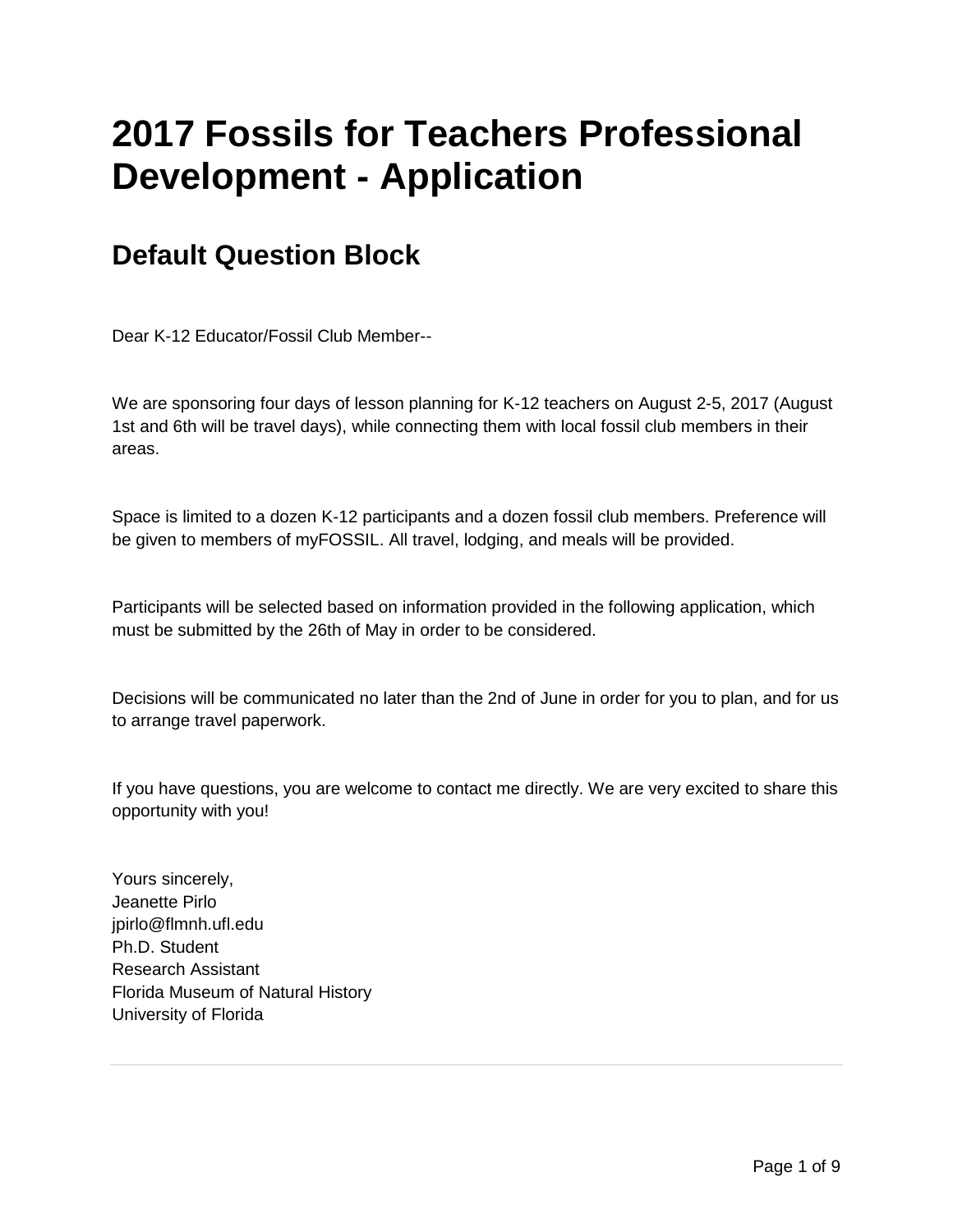The goals for the 2017 Fossils for Teachers Professional Development are:

1. To increase collaboration between professional or amateur paleontologists and K12 educators.

2. To provide actual fossils that can be used in the classroom.

3. To develop lesson plans using fossils and paleontology and related subjects. (For example geologic time, evolution and climate change).

4. To increase your general knowledge of fossils and paleontology.

With these in mind, please answer the following questions in this application.

| <b>Full Name</b> |  |
|------------------|--|
|                  |  |
| Email            |  |
| Phone            |  |
| City             |  |
| State            |  |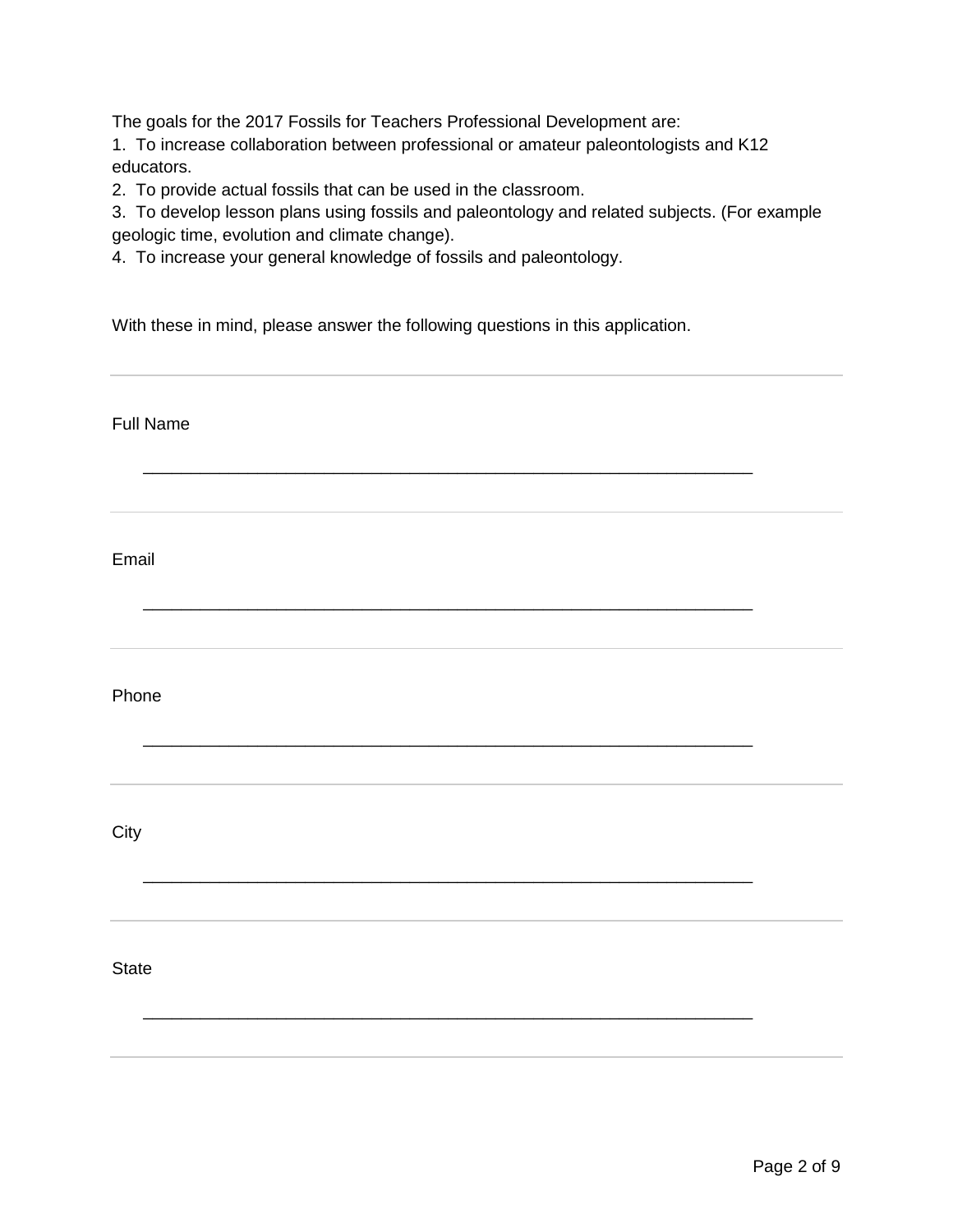Tell us why you are interested in this workshop?



Have you participated in other Florida Museum of Natural History or FOSSIL Project-sponsored activities?

 $\bigcirc$  Yes! (1)

 $\bigcirc$  No (2)

*Skip To: Q11 If Q9 = No (2) Skip To: Q10 If Q9 = Yes! (1)*

Please select all that you've participated in:

 $\Box$  Panama Research Trip (1)

 $\Box$  GABI-RET (2)

 $\Box$  Nebraska Badlands Trip (3)

 $\Box$  Calvert Marine Field Trip May 2015 (4)

Cincinnati Dry Dredgers/FOSSIL Project May 2016 (5)

 $\Box$  Montbrook Dig June 2016 (6)

▢ Montbrook Dig April 2017 (7)

 $\Box$  Other (8)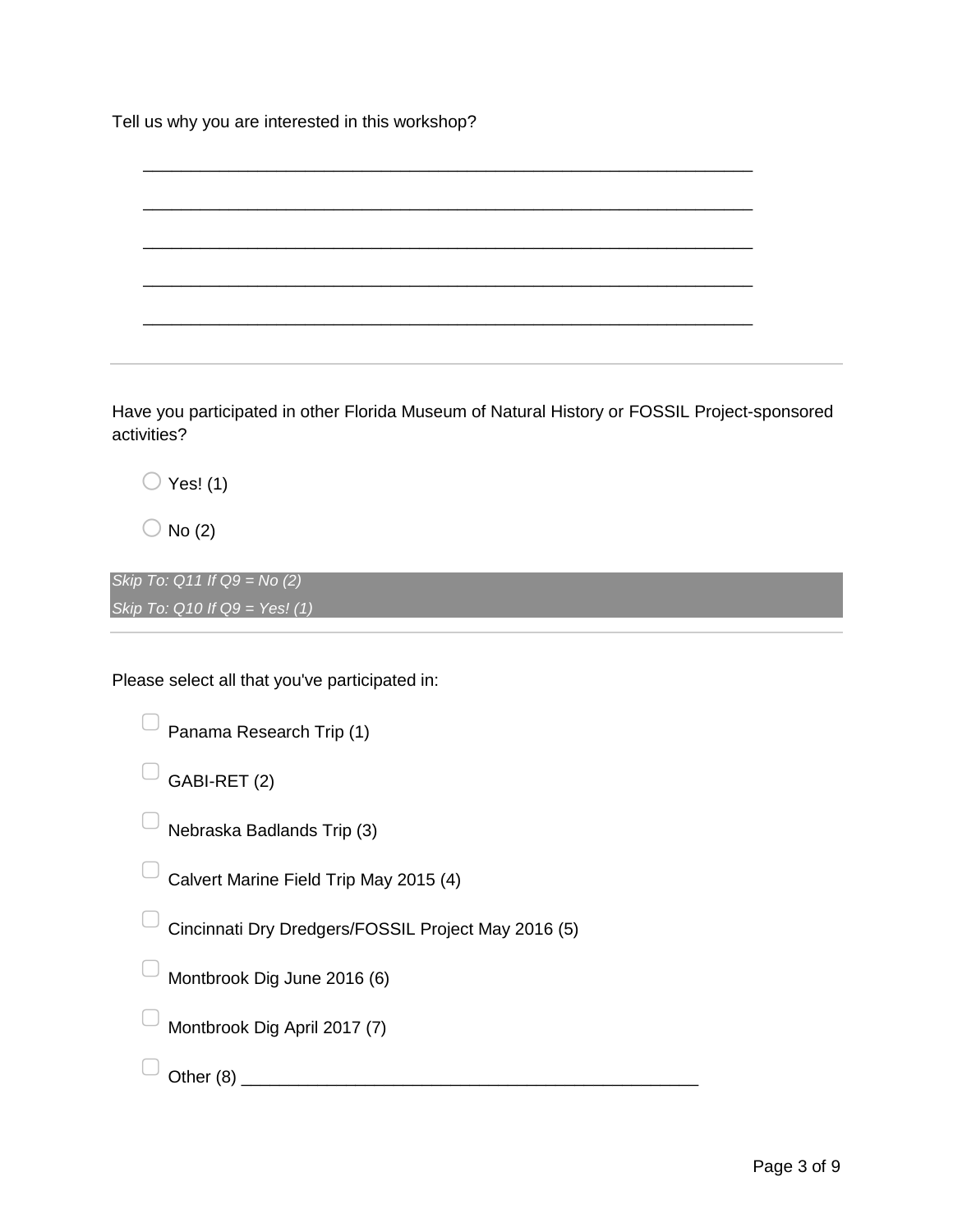I am a:

 $\bigcirc$  K-12 Educator (1)

 $\bigcirc$  Amateur Paleontologist and/or Member of Fossil Club (2)

 $\bigcirc$  Both! (3)

*Skip To: Q12 If Q11 = K-12 Educator (1) Skip To: Q12 If Q11 = Both! (3) Skip To: Q19 If Q11 = Amateur Paleontologist and/or Member of Fossil Club (2)*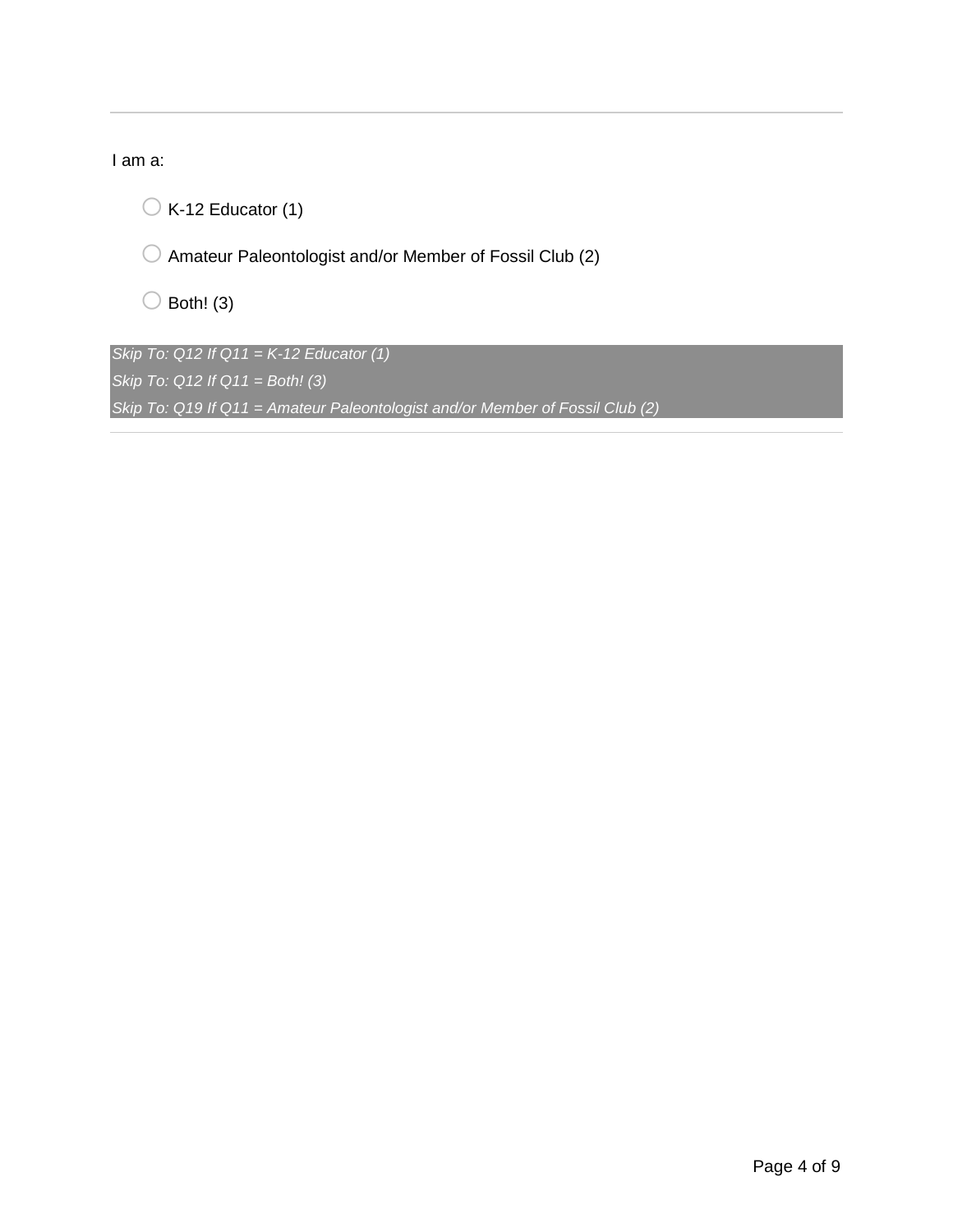Grade Level

 $\Box$  Kindergarten (1)  $\Box$  1st Grade (2)  $\Box$  2nd Grade (3)  $\Box$  3rd Grade (4)  $\Box$  4th Grade (5)  $\Box$  5th Grade (6)  $\Box$  6th Grade (7)  $\Box$  7th Grade (8)  $\Box$  8th Grade (9)  $\Box$  9th Grade (10)  $\Box$  10th Grade (11)  $\Box$  11th Grade (12)  $\Box$  12th Grade (13) ▢ Other (14) \_\_\_\_\_\_\_\_\_\_\_\_\_\_\_\_\_\_\_\_\_\_\_\_\_\_\_\_\_\_\_\_\_\_\_\_\_\_\_\_\_\_\_\_\_\_\_\_

School Name and Location

What subject(s) will you be teaching during the 2017-2018 academic year?

\_\_\_\_\_\_\_\_\_\_\_\_\_\_\_\_\_\_\_\_\_\_\_\_\_\_\_\_\_\_\_\_\_\_\_\_\_\_\_\_\_\_\_\_\_\_\_\_\_\_\_\_\_\_\_\_\_\_\_\_\_\_\_\_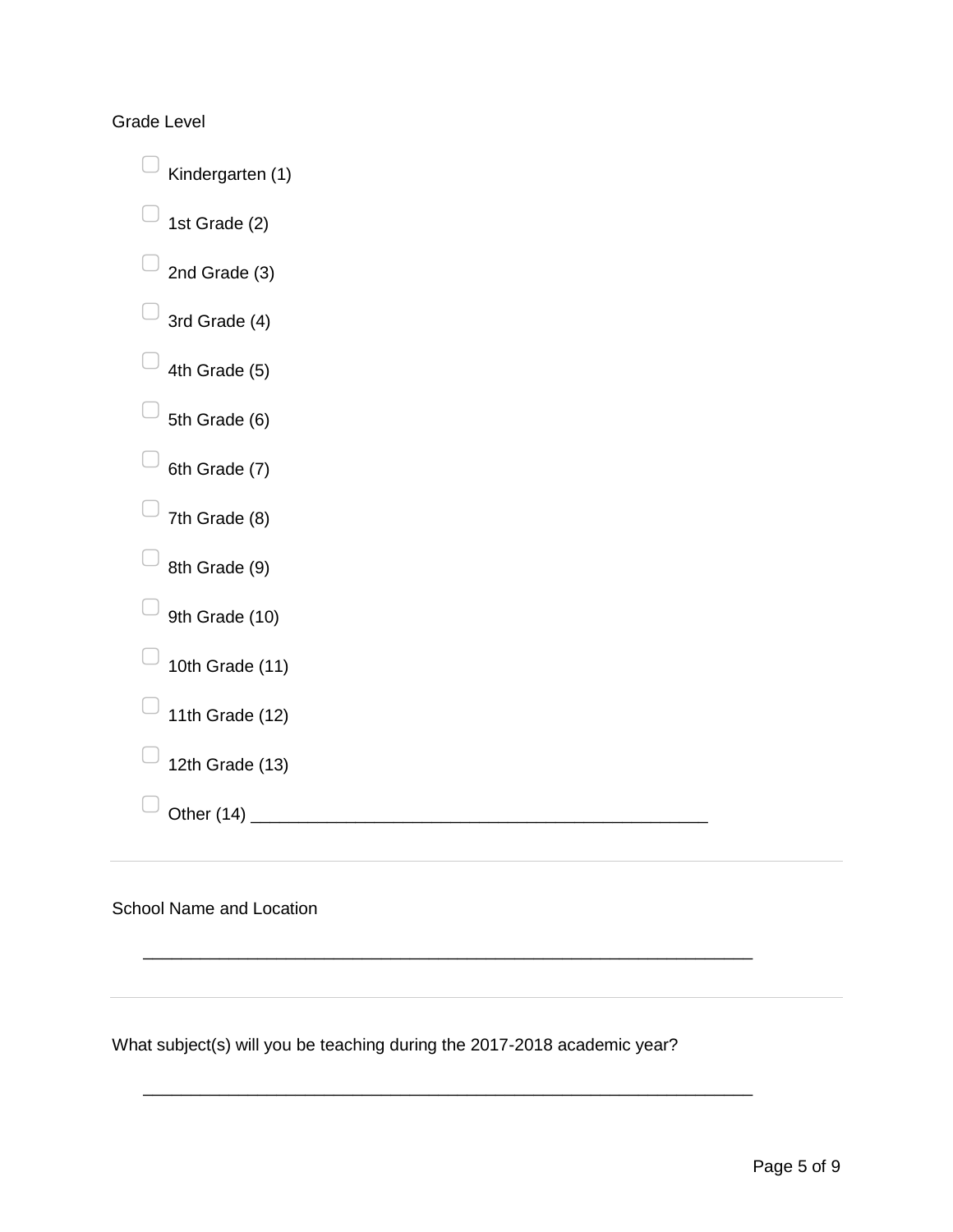Have you used fossils in the classroom before? Briefly describe below.

How would you like to use fossils in the classroom in the future? Briefly describe below.

Have you previously collaborated with an amateur or professional paleontologist to bring fossils into the classroom and develop lessons?

 $\bigcirc$  Yes (Briefly describe below) (1)

 $\bigcirc$  No (2)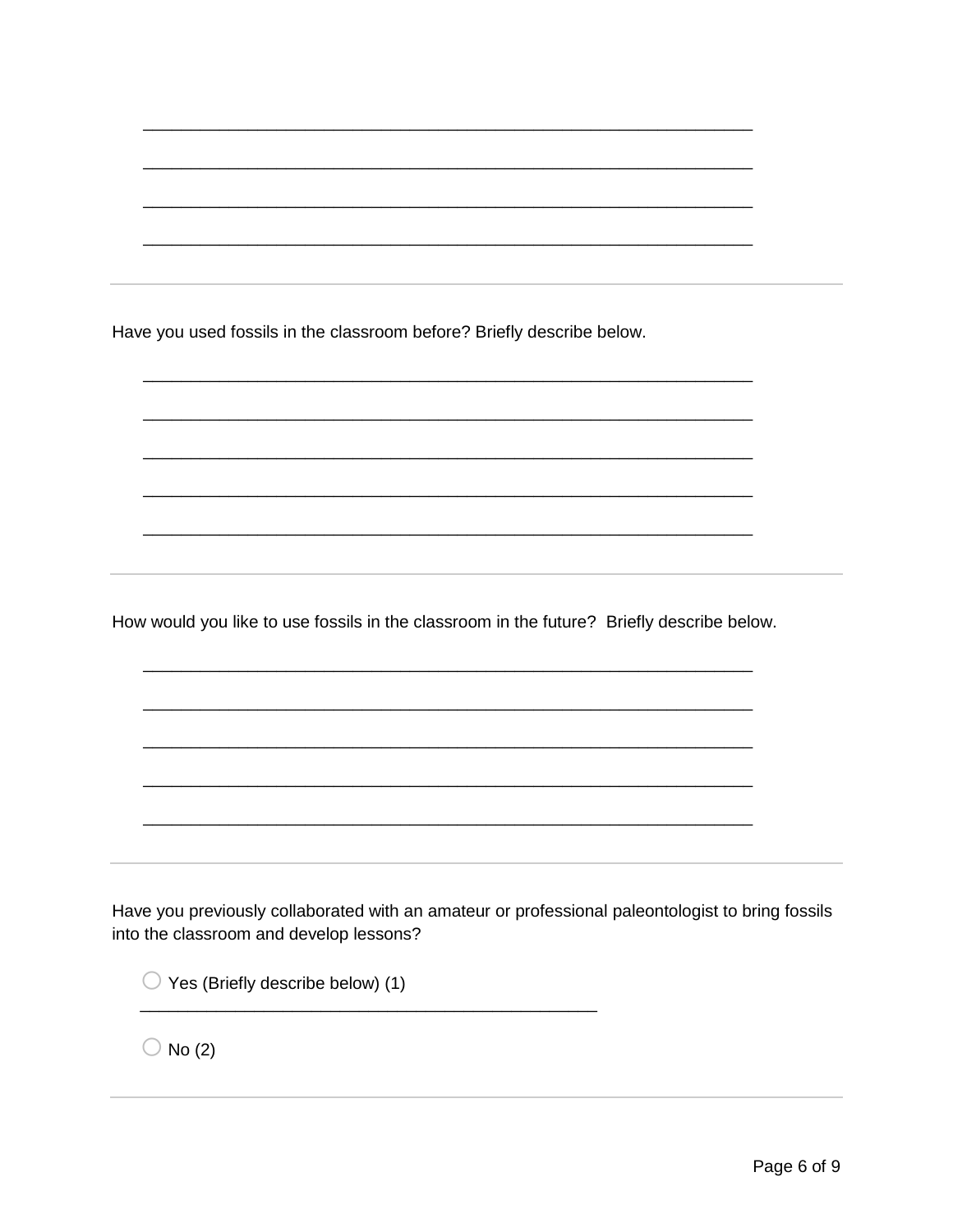Briefly, tell us about the student demographics of the school where you teach.

| Are you a member of a fossil club? (List below)                                 |  |
|---------------------------------------------------------------------------------|--|
|                                                                                 |  |
| No(2)                                                                           |  |
| Skip To: Q20 If Q19 = Yes! (1)                                                  |  |
| Skip To: Q23 If $Q19 = No (2)$                                                  |  |
|                                                                                 |  |
| Have you previously supplied fossils to schools for K-12 teachers and learning? |  |
| $\sqrt{$ Yes (1)                                                                |  |
| No(2)                                                                           |  |
| Skip To: Q21 If Q20 = Yes (1)<br>Skip To: $Q22$ If $Q20 = No(2)$                |  |
|                                                                                 |  |

\_\_\_\_\_\_\_\_\_\_\_\_\_\_\_\_\_\_\_\_\_\_\_\_\_\_\_\_\_\_\_\_\_\_\_\_\_\_\_\_\_\_\_\_\_\_\_\_\_\_\_\_\_\_\_\_\_\_\_\_\_\_\_\_

\_\_\_\_\_\_\_\_\_\_\_\_\_\_\_\_\_\_\_\_\_\_\_\_\_\_\_\_\_\_\_\_\_\_\_\_\_\_\_\_\_\_\_\_\_\_\_\_\_\_\_\_\_\_\_\_\_\_\_\_\_\_\_\_

\_\_\_\_\_\_\_\_\_\_\_\_\_\_\_\_\_\_\_\_\_\_\_\_\_\_\_\_\_\_\_\_\_\_\_\_\_\_\_\_\_\_\_\_\_\_\_\_\_\_\_\_\_\_\_\_\_\_\_\_\_\_\_\_

\_\_\_\_\_\_\_\_\_\_\_\_\_\_\_\_\_\_\_\_\_\_\_\_\_\_\_\_\_\_\_\_\_\_\_\_\_\_\_\_\_\_\_\_\_\_\_\_\_\_\_\_\_\_\_\_\_\_\_\_\_\_\_\_

What types of fossils and to which organization/school?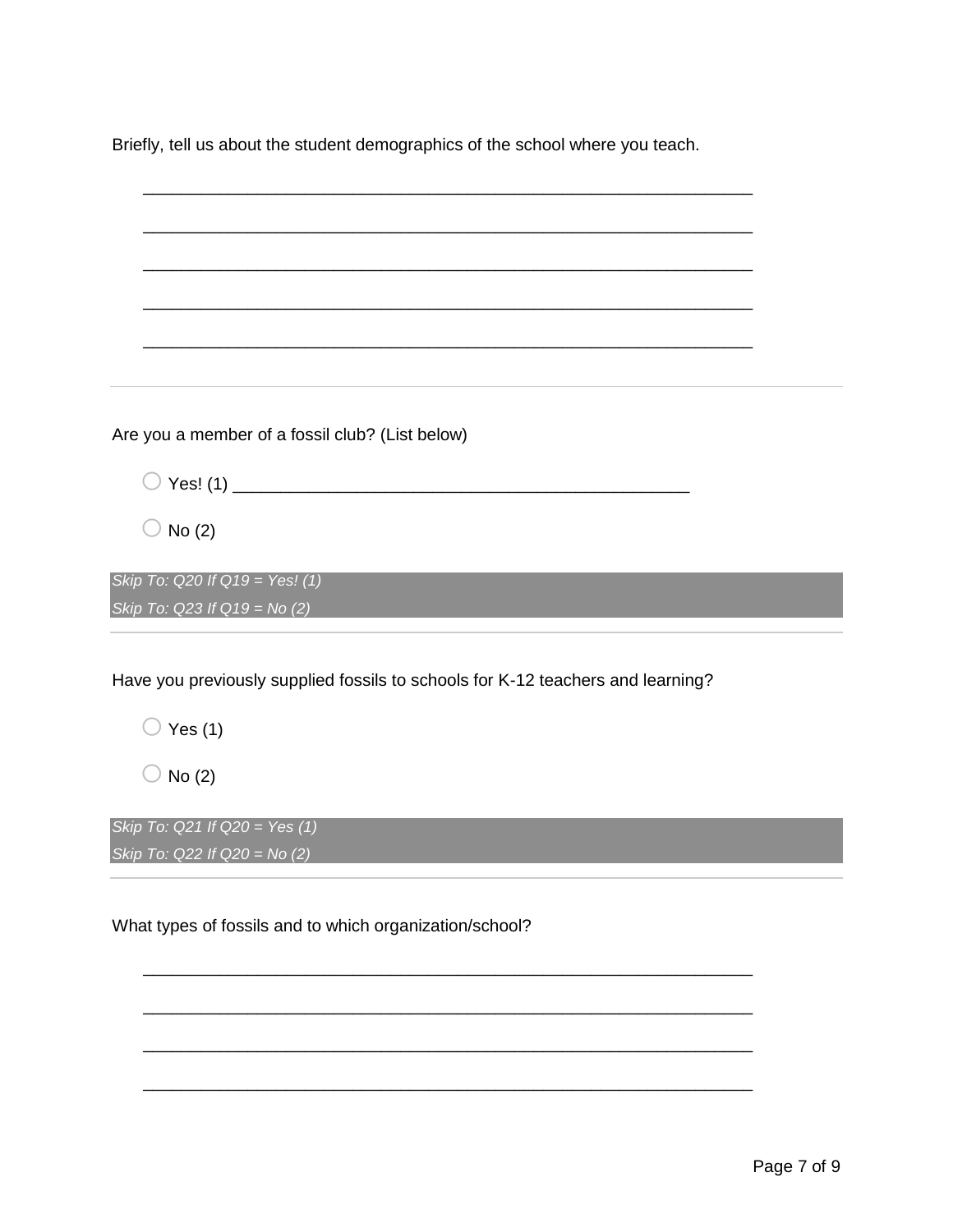Do you have any fossils that you would like to contribute to the fossil kits that teachers will take back with them? And if so, what kind (need at least 15 of each type)? Please keep in mind that providing fossils IS NOT a requirement for participation in this professional development.

\_\_\_\_\_\_\_\_\_\_\_\_\_\_\_\_\_\_\_\_\_\_\_\_\_\_\_\_\_\_\_\_\_\_\_\_\_\_\_\_\_\_\_\_\_\_\_\_\_\_\_\_\_\_\_\_\_\_\_\_\_\_\_\_

\_\_\_\_\_\_\_\_\_\_\_\_\_\_\_\_\_\_\_\_\_\_\_\_\_\_\_\_\_\_\_\_\_\_\_\_\_\_\_\_\_\_\_\_\_\_\_\_\_\_\_\_\_\_\_\_\_\_\_\_\_\_\_\_

\_\_\_\_\_\_\_\_\_\_\_\_\_\_\_\_\_\_\_\_\_\_\_\_\_\_\_\_\_\_\_\_\_\_\_\_\_\_\_\_\_\_\_\_\_\_\_\_\_\_\_\_\_\_\_\_\_\_\_\_\_\_\_\_

\_\_\_\_\_\_\_\_\_\_\_\_\_\_\_\_\_\_\_\_\_\_\_\_\_\_\_\_\_\_\_\_\_\_\_\_\_\_\_\_\_\_\_\_\_\_\_\_\_\_\_\_\_\_\_\_\_\_\_\_\_\_\_\_

\_\_\_\_\_\_\_\_\_\_\_\_\_\_\_\_\_\_\_\_\_\_\_\_\_\_\_\_\_\_\_\_\_\_\_\_\_\_\_\_\_\_\_\_\_\_\_\_\_\_\_\_\_\_\_\_\_\_\_\_\_\_\_\_

\_\_\_\_\_\_\_\_\_\_\_\_\_\_\_\_\_\_\_\_\_\_\_\_\_\_\_\_\_\_\_\_\_\_\_\_\_\_\_\_\_\_\_\_\_\_\_\_\_\_\_\_\_\_\_\_\_\_\_\_\_\_\_\_

\_\_\_\_\_\_\_\_\_\_\_\_\_\_\_\_\_\_\_\_\_\_\_\_\_\_\_\_\_\_\_\_\_\_\_\_\_\_\_\_\_\_\_\_\_\_\_\_\_\_\_\_\_\_\_\_\_\_\_\_\_\_\_\_

\_\_\_\_\_\_\_\_\_\_\_\_\_\_\_\_\_\_\_\_\_\_\_\_\_\_\_\_\_\_\_\_\_\_\_\_\_\_\_\_\_\_\_\_\_\_\_\_\_\_\_\_\_\_\_\_\_\_\_\_\_\_\_\_

\_\_\_\_\_\_\_\_\_\_\_\_\_\_\_\_\_\_\_\_\_\_\_\_\_\_\_\_\_\_\_\_\_\_\_\_\_\_\_\_\_\_\_\_\_\_\_\_\_\_\_\_\_\_\_\_\_\_\_\_\_\_\_\_

\_\_\_\_\_\_\_\_\_\_\_\_\_\_\_\_\_\_\_\_\_\_\_\_\_\_\_\_\_\_\_\_\_\_\_\_\_\_\_\_\_\_\_\_\_\_\_\_\_\_\_\_\_\_\_\_\_\_\_\_\_\_\_\_

\_\_\_\_\_\_\_\_\_\_\_\_\_\_\_\_\_\_\_\_\_\_\_\_\_\_\_\_\_\_\_\_\_\_\_\_\_\_\_\_\_\_\_\_\_\_\_\_\_\_\_\_\_\_\_\_\_\_\_\_\_\_\_\_

Do you have any ideas or suggestions for us to consider as we plan this program?

How do you feel about sharing a hotel room with another participant?

 $\bigcirc$  I'm OK with that! (1)

 $\bigcirc$  I'm not OK with that. (2)

 $\bigcirc$  Other. (3)